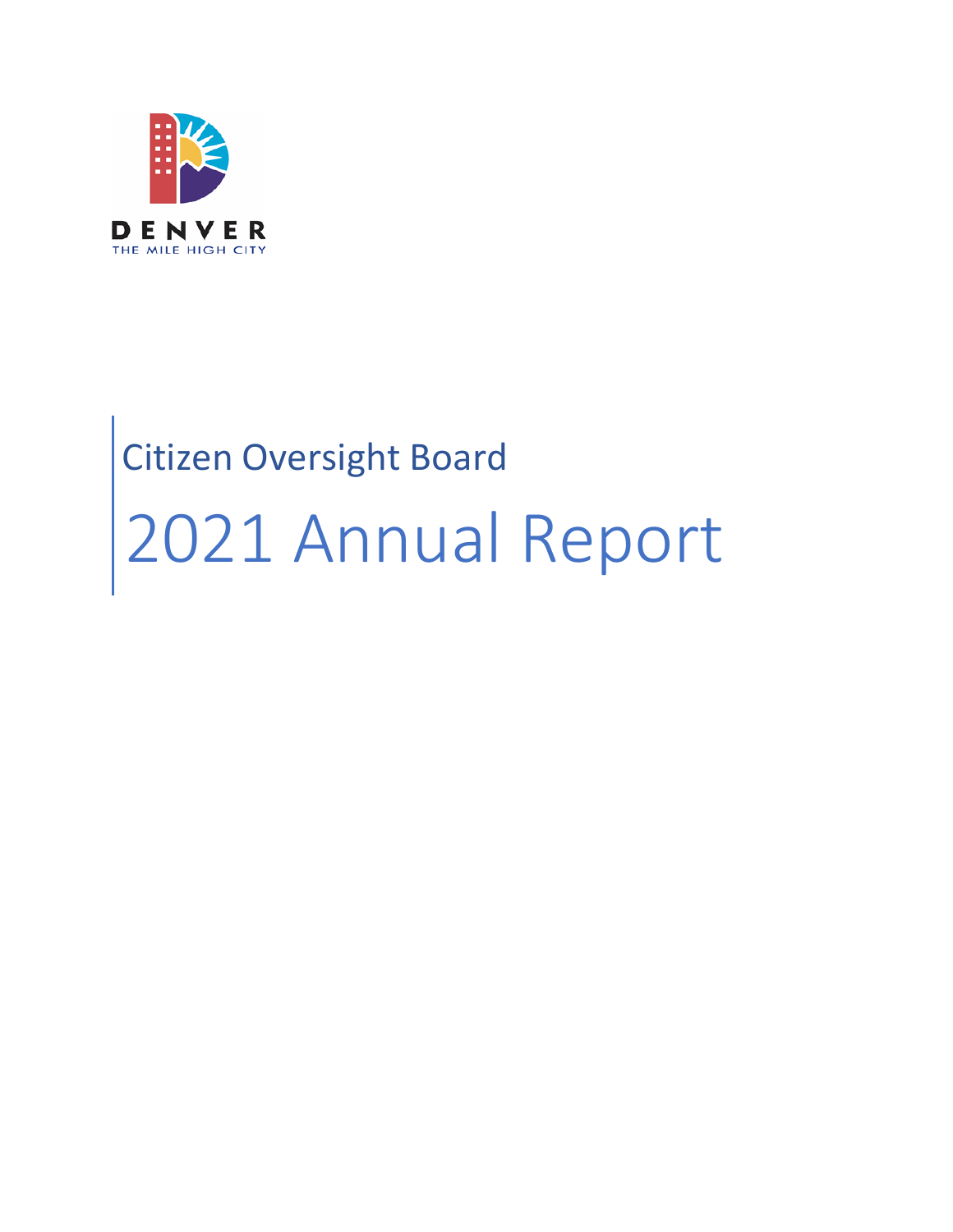# Table of Contents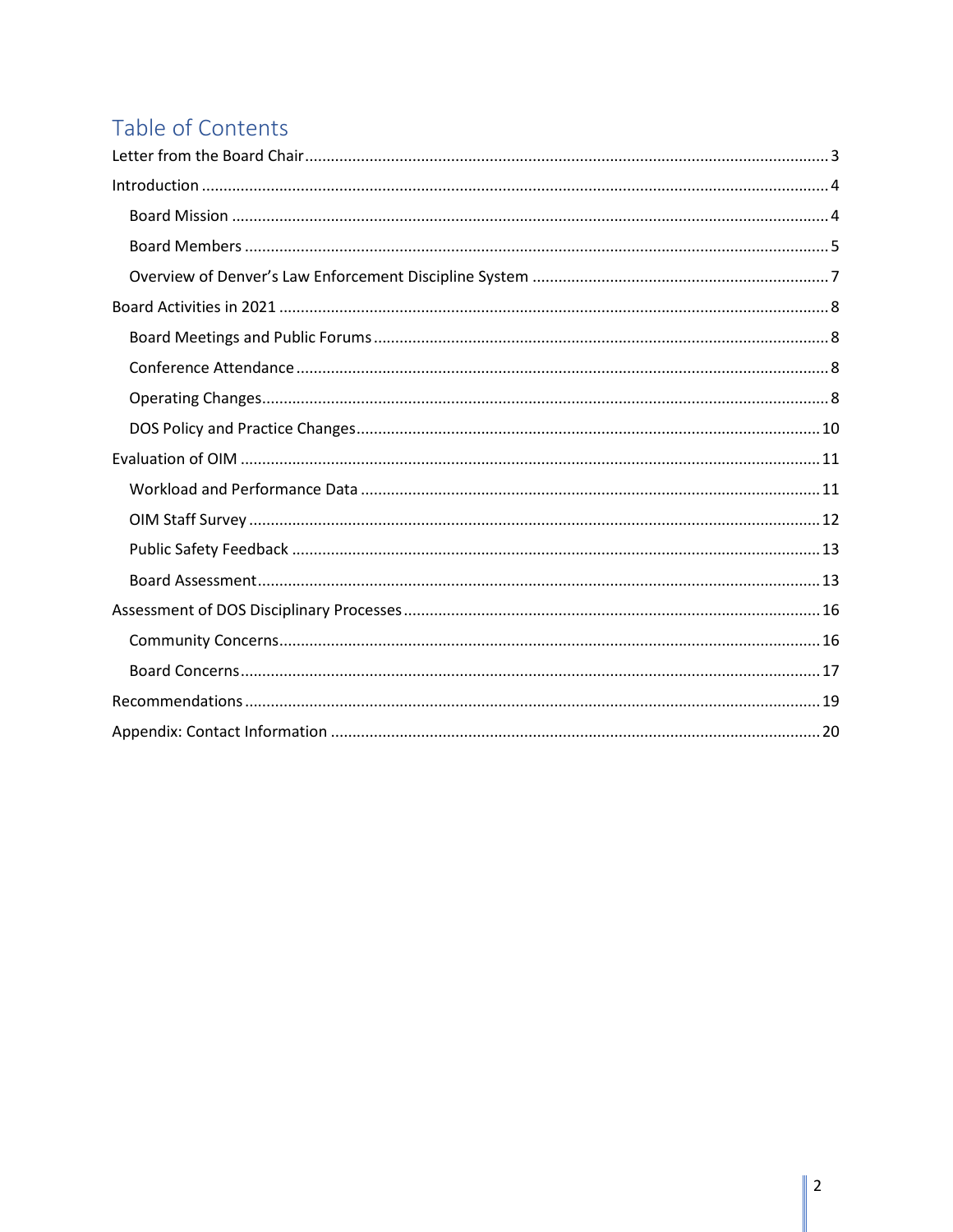# <span id="page-2-0"></span>Letter from the Board Chair

#### Greetings,

It is my privilege to present the Denver Citizen Oversight Board's annual report for 2021. It is my hope that in addition to fulfilling our statutory reporting requirements, this report serves as an educational on-ramp for those interested in learning more about, and engaging in, oversight of our local law enforcement systems.

Despite the ongoing challenges presented by COVID-19 and its variants, and short staffing at the Office of the Independent Monitor, citizen oversight of Denver's law enforcement systems took several steps forward in 2021. I especially want to highlight three changes that the Board will be building upon in upcoming years: (i) the Board received approval for and hired its first full-time administrator; (ii) the Board's operating budget was significantly increased; and (iii) when Referred Question 2G passed with over 70% of the vote, our community entrusted us with the authority for hiring the Independent Monitor.

In the broader context of law enforcement, significant changes have been made at the state level. Bills addressing body worn cameras, qualified immunity, police hiring, restrictive housing in jails, pre-trial detention, and the treatment of pregnant inmates were signed into law, and many will take effect within the next year.

Nevertheless, challenges remain. The Independent Monitor position has been vacant for over a year. We start 2022 with an understaffed Office of Independent Monitor, as for most of the year, the OIM was waiting to fill the positions under its control until a new Independent Monitor was appointed. Additionally, both Denver Sheriff and Police Departments were also understaffed. We have our work cut out for us, but we are up to the task.

I want to give a special thank you to Board members Katina Banks and Molly Gallegos, who will be leaving the Board in 2022. Katina and Molly joined the Board in 2016 and 2017, respectively, and helped steer the Board through several major changes. They will leave a Board that is stronger and more effective than they found it. Finally, I want to express the Board's gratitude for the diligence and professionalism of the entire staff of the Office of the Independent Monitor, including interim Independent Monitor Gregg Crittenden. Despite operating all year without a permanent leader, they have continued to serve as a strong and effective organization for public safety oversight.

Thank you to everyone who supported us in 2021, and I hope you'll continue to collaborate with us as we work towards an even better 2022.

Sincerely, Julia Richman, Chair Citizen Oversight Board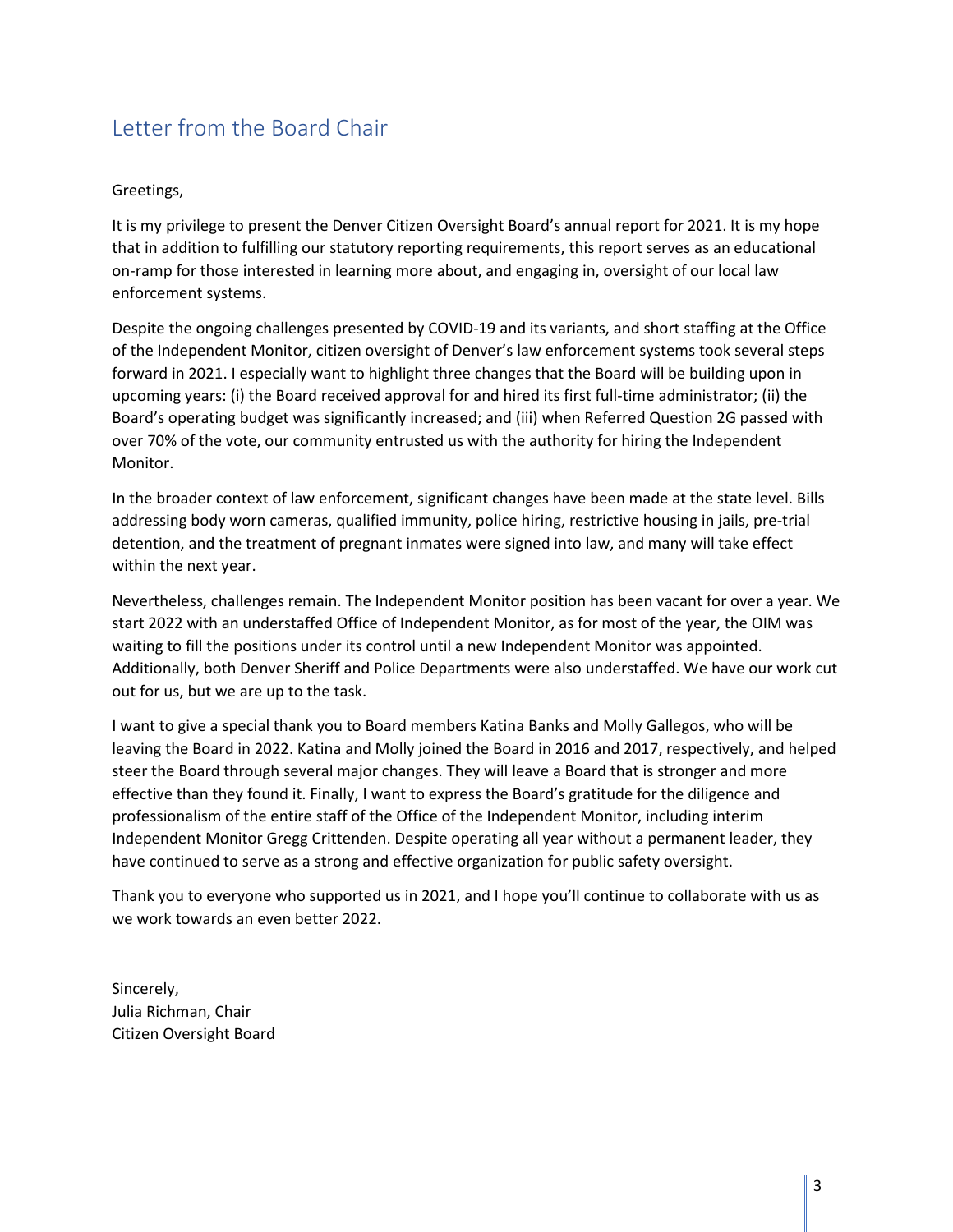## <span id="page-3-0"></span>Introduction

Denver's Citizen Oversight Board (COB or Board) was created in 2004 and consists of nine community members who are broadly tasked with assessing the effectiveness of the Denver Department of Public Safety's (DOS) hiring, training, and disciplinary processes and making recommendations as appropriate. In order to do so, the Board is granted regular access to public safety department leaders as well as confidential records. The Board is also responsible for appointing, by and with the consent of the City Council, the Independent Monitor, who shall serve at the pleasure of the Board. The Independent Monitor leads the Office of the Independent Monitor (OIM), the overall performance of which the Board is also responsible for evaluating. Board members serve four-year terms and are appointed alternately by the Mayor and City Council, with one joint appointee. They also receive a stipend of \$100 per month. By ordinance, the Board is required to annually report on its activities, findings, and recommendations. This annual report covers the period of January 1, 2021 to December 31, 2021.

#### <span id="page-3-1"></span>Board Mission

The duties and authorities of the COB are established in Section 12.1.1(B) of the City and County of Denver Charter, as follows:

There is hereby created the citizen oversight board, the size, qualifications, composition and appointment of which shall be as provided by ordinance. The functions of the board shall be to:

- i. Assess the effectiveness of the monitor's office;
- ii. Make policy-level recommendations regarding discipline, use of force, and other policies; rules; hiring; training; community relations; and the complaint process;
- iii. Address any other issues of concern to the community, members of the board, the monitor, the manager of safety, the chief of police, the sheriff, or the fire chief;
- iv. Make recommendations as to specific cases as may be prescribed in ordinance;
- v. Exercise such other powers and duties as may be provided by ordinance; and
- vi. In addition to executing the powers and duties assigned to the citizen oversight board, the citizen oversight board shall appoint, by and with the consent of city council, the monitor or any appointee who will serve as monitor in the interim. The monitor shall serve at the pleasure of the citizen oversight board.

Both the Board and the OIM were created by ordinance in 2004. Over the past five years, however, the Board and its responsibilities have been modified several times.

- In November 2016, Denver voters overwhelmingly approved Referred Measure 2B, which placed the OIM and the COB in the City Charter.
- In February 2019, the City Council unanimously passed bill 19-0029, which expanded the Board from seven members to nine, staggered the terms of its members, and split appointment authority evenly between the Mayor and City Council. (Originally, the Mayor was responsible for appointing all Board members.)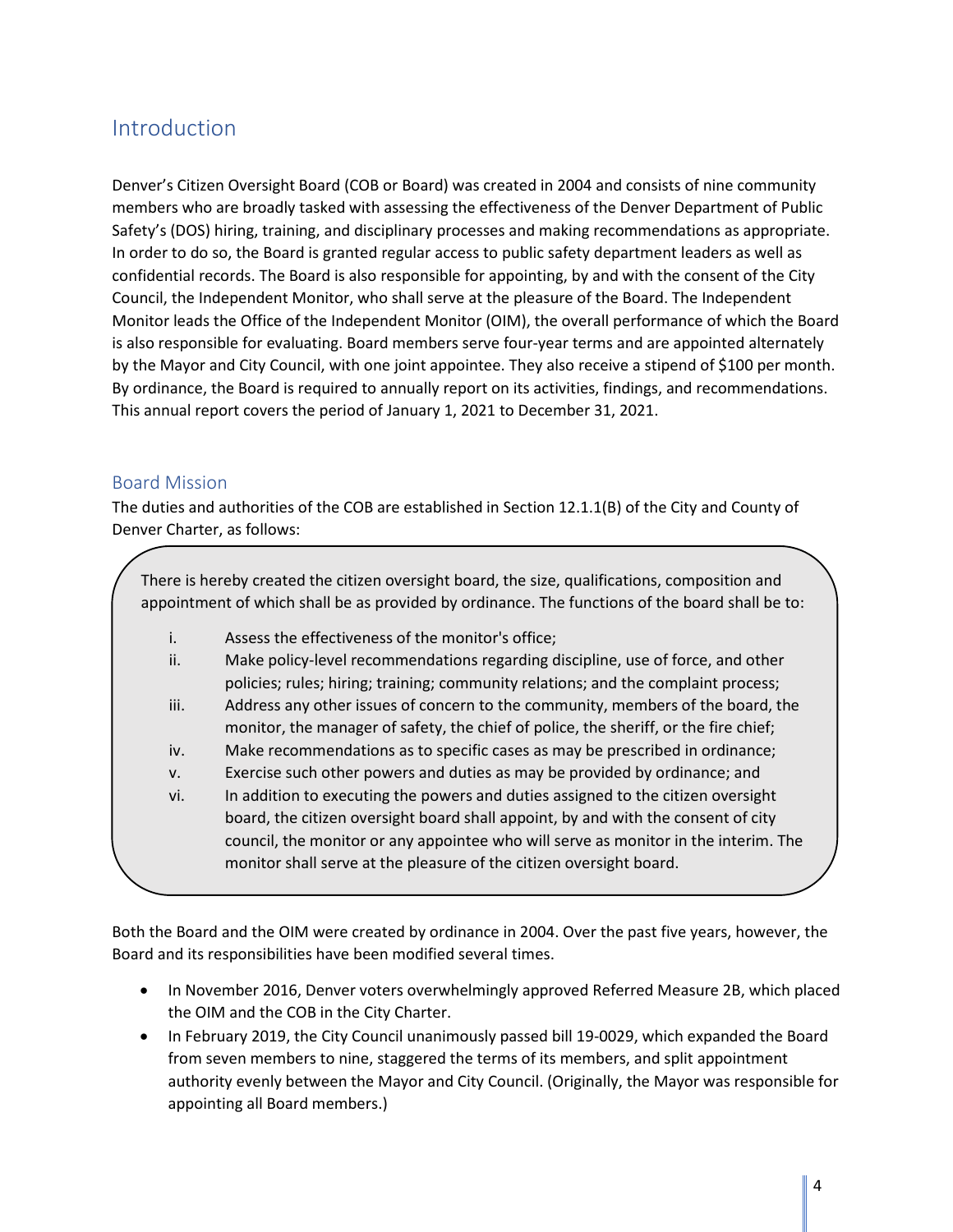- $\circ$  That ordinance also strengthened the authority of the OIM. It explicitly confirmed the OIM's ability to oversee investigations into the Denver Sheriff or Chief of Police, its ability to review settlements and any other method of closing discipline cases, and its ability to publish as many reports as it sees fit. It also prohibited retaliation against anyone who reported to or worked with the OIM.
- In November 2021, 70.25% of Denver voters approved Referred Question 2G, which amended Denver's Charter in order to give the Board the authority to appoint the Independent Monitor with the consent of the City Council. It also gave employment protections to OIM employees. Finally, it allowed the OIM to hire their own outside legal counsel if necessary.

#### **Complaints and Commendations**

The COB can receive complaints against, and commendations of, uniformed law enforcement officers. Complaints and commendations may be submitted by email, mail, over the phone, through an online complaint and commendation form, or through the OIM. Complaints and commendations received by the COB are forwarded to the OIM, which then works with the relevant agency to resolve each case. The COB has no investigative authority.

#### <span id="page-4-0"></span>Board Members

**Julia Richman, Chair,** currently serves as the Deputy Executive Director of the Governor's Office of Information Technology (OIT), overseeing a broad scope of agency operations. She joined OIT as the Chief Strategy Officer in 2020. Previously, Julia was the Chief Innovation and Technology Officer for the City of Boulder. Richman was born and raised in Colorado, and is a Colorado Governors Fellow, a graduate of Leadership Denver. She also sits on the boards for the Colfax Marathon and Colorado Smart Cities Alliance. She received her MPP from the University of Chicago and AB from Dartmouth College.

**Dr. Apryl Alexander, Vice Chair,** is an Associate Professor in the Graduate School of Professional Psychology at the University of Denver (DU). She received her doctorate in clinical psychology from the Florida Institute of Technology with concentrations in forensic psychology and child and family therapy. Dr. Alexander primarily teaches in the Master's in forensic psychology program and serves as Director of the Forensic Institute of Research, Service, and Training (Denver FIRST) Outpatient Competency Restoration Program, which provides outpatient competency education and restoration for low-risk, court-ordered adult defendants and juveniles. In 2020, she was awarded a 3-year grant from the DOJ's Office of Juvenile Justice and Delinquency Prevention (OJJDP) to develop a gender sensitive, culturally competent, and evidence-based trauma treatment program for juvenile justice involved girls in the Denver metro area.

**Katina Banks** was appointed to the COB in 2016. She is a knowledge management attorney at Gibson, Dunn & Crutcher, LLP. A proud Denver native, she has been civically engaged throughout her professional career. She served eight years on the Colorado Civil Rights Commission, helping enforce the state's anti-discrimination laws. Katina was a member of the Colorado Lawyers Trust Account Foundation (COLTAF), which helps provide legal services statewide to underserved members of the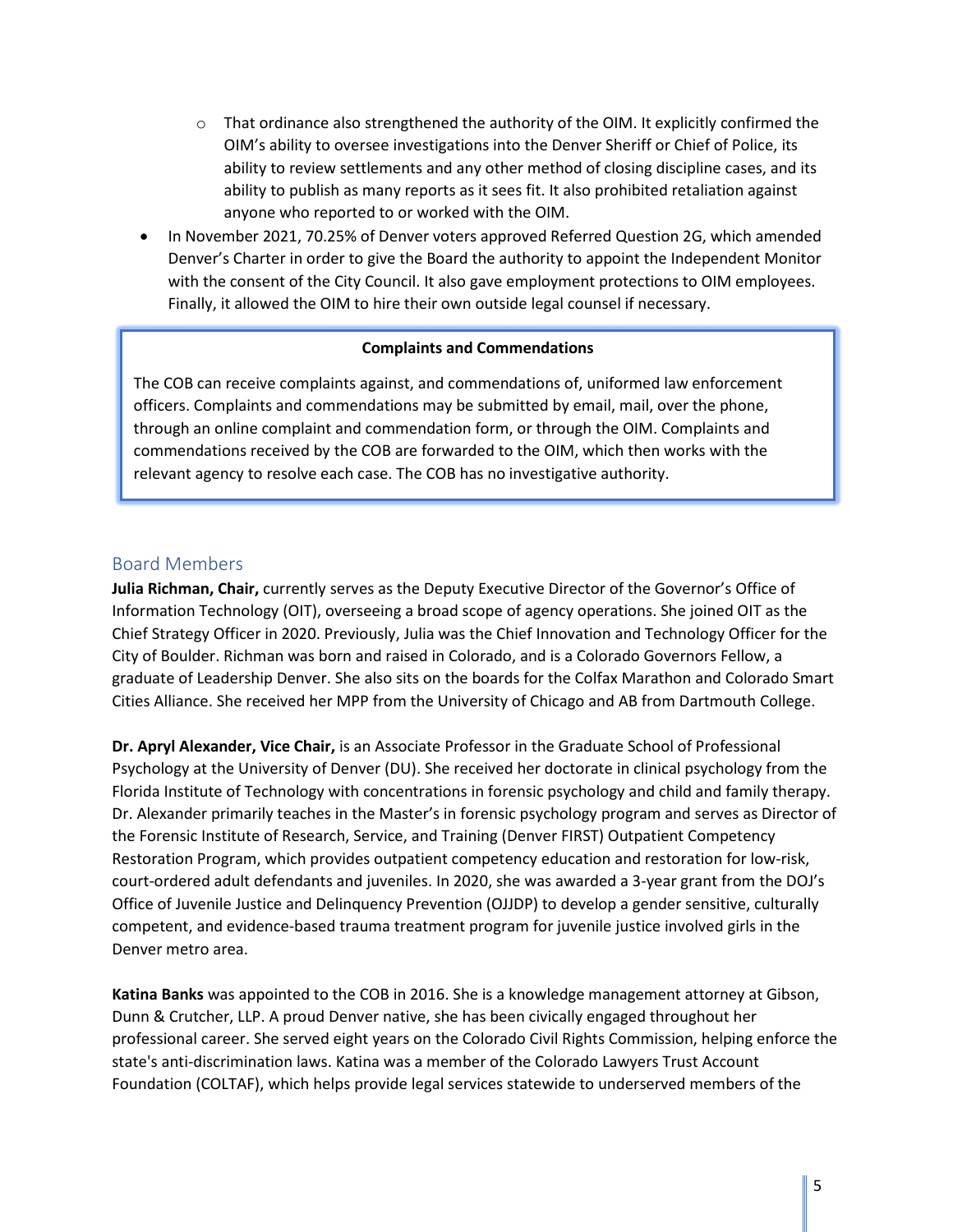community. She graduated summa cum laude from Capital University Law School after earning her Bachelor of Arts degree at the University of Pennsylvania.

**Nikki Braziel** is the co-founder of Octa, a Denver-based product design and manufacturing company that is focused on mounting solutions for mobile technology. She previously worked at the Space Science Institute in Boulder, where she assisted in the development and distribution of museum exhibits and displays. Before leaving her native Chicago, she worked in both legal marketing and professional development at Jenner & Block LLP. In her free time, she writes historical fiction.

**Terrance D. Carroll** was the 54th Speaker of the Colorado House of Representatives. He is the only African-American to have served as Speaker of the Colorado House. Terrance served in the legislature from 2003 until being term-limited 2011. Terrance has been listed by 5280 Magazine as one of the "50 Most Influential People in Denver." Terrance's entry noted his reputation as a skillful dealmaker, stating that he is a "critical and respected negotiator." Currently, Terrance is a Senior Fellow with Unite America. He also serves as a reserve police officer with Colorado's statewide shared law enforcement reserve. Terrance is a graduate of Morehouse College in Atlanta, Georgia, the University of Denver's Sturm College of Law, and holds a Master of Divinity degree from the Iliff School of Theology in Denver.

**Karen Collier** retired from public service in 2009, having worked in the Denver District Court as a court stenographer for 32 years. Since then, she has worked as an Alpine Ski Instructor in Winter Park and Granby, instructing differently-abled and abled-bodied youth and adults in Alpine skiing and as a tennis instructor with Denver Citywide Sports. In addition to the appointment to the Citizens Oversight Board, she sits on the Board of The Center for Trauma and Resilience and is a co-chair of Park Hill Congregational UCC's partnership with the Women's Homelessness Initiative, a program of the Capital Hill United Ministries, providing daily shelter to women who are homeless in Colorado.

**Molly Gallegos** is a Colorado native who has been working in the community for most of her life doing everything from translating safety information for migrant workers to participating in community theater with Su Teatro. She began her career as a community organizer in West Denver, cultivating community leaders and advocating for the needs of Denver's working families. Molly holds a Bachelor's degree in Ethnic Studies from Colorado State University and a Master's of Social Sciences/Women and Gender Studies from CU Denver.

**Al Gardner** is an experienced IT and Cyber Security executive for a Denver based company. Mr. Gardner specializes in strategic IT leadership, technology resource investment, and operations management. He has served as Denver African American Commissioner and in various roles with the Denver Police Department Chief's Advisory Board, Denver Public Schools Equity Task Force, and Denver Sheriff Advisory Board. He holds both a Bachelor's Degree and a Master's Degree in Business Administration.

**Stefan Stein** is the Chief Executive Officer of Sherman & Howard, Denver's oldest law firm. He represents clients in litigation, internal investigations, and government investigations and enforcement matters. Stefan previously served as Deputy General Counsel and Chief Ethics & Compliance Officer of Qwest Communications. He also served as a federal prosecutor in Los Angeles for seven years where he was the Deputy Chief of the Public Corruption & Government Fraud unit. In addition to serving on the Citizen Oversight Board, Stefan is currently the Vice Chair of the Board of the Colorado Nonprofit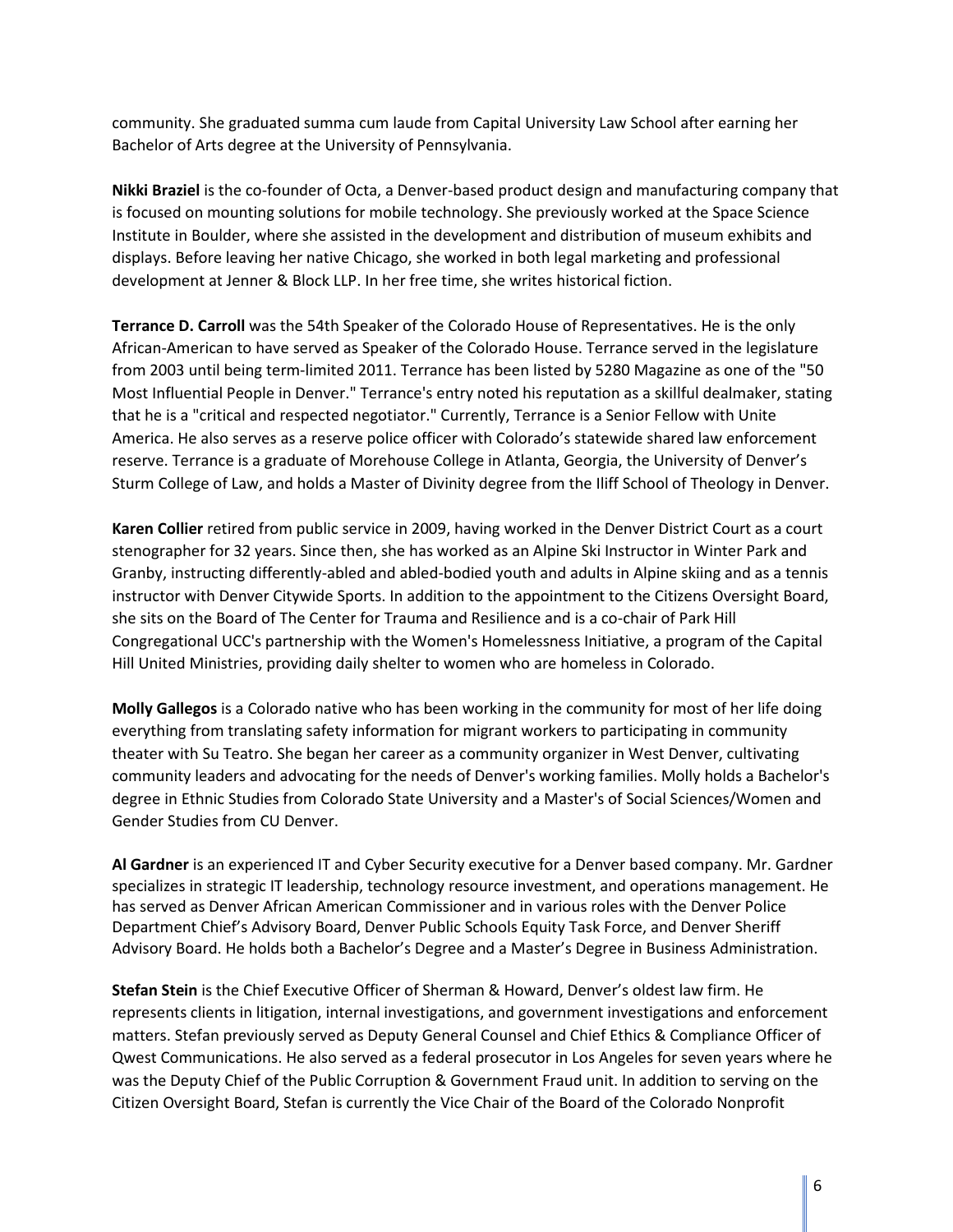Development Center which is a fiscal sponsor for over 60 charitable organizations in Colorado. Stefan holds a Bachelor's degree in Economics from Stanford University and a law degree from the University of Michigan.

#### **Staff**

**Daniel Van Schooten** joined the Board as its administrator in September 2021. Previously, he worked for the Project On Government Oversight, a nonpartisan, nonprofit federal government watchdog group. His responsibilities there included investigating whistleblower claims of systemic problems within the federal government and coordinating the organization's oversight training program for congressional staff. He holds Bachelor's degrees in Economics and International Relations from Wheaton College.

#### <span id="page-6-0"></span>Overview of Denver's Law Enforcement Discipline System

The DOS is headed by the Executive Director of Public Safety (EDOS) and staffed with civilians. The EDOS is a Mayoral appointee and is responsible for, among other things, managing the Denver Fire Department (DFD), Denver Police Department (DPD), Denver Sheriff Department (DSD), and the 911 Emergency Communications Division.

Historically, both DPD and DSD had their own internal affairs offices that were responsible for investigating allegations of misconduct concerning uniformed personnel and recommending appropriate discipline. This is still the case for the DPD, which has both an Internal Affairs Bureau (IAB) and a Conduct Review Bureau (often referred to as the Conduct Review Office or CRO). However, the DSD's internal affairs division was replaced in 2019 by a new Public Integrity Division (PID) within the DOS. The PID consists of an Administrative Investigations Unit (AIU) and a Conduct Review Unit (CRU). While complaints can come in through many channels, complaints about the DSD go first to AIU, then CRU, and then to the Sheriff. Complaints about the DPD go first to IAB, then CRO, and then to the Chief of Police. While notices of improvement and reprimands can be issued by the Chief/Sheriff or EDOS, the final decision for all suspensions or terminations of uniformed personnel is made by the EDOS. This process is the same regardless of whether a complaint is initially submitted to the Board, the OIM, or the DSD's Grievance and Incident Review Team (GIRT).

The OIM and the COB were created in 2004 in order to ensure public trust in Denver's internal misconduct investigations of anyone with a city-issued badge and gun. Their creation was part of reforms that were demanded in the wake of the 2003 fatal police shooting of Paul Childs, a developmentally disabled teenager. OIM staff may monitor all aspects of the investigatory and disciplinary process and typically do so by reviewing records and making recommendations after each step of the process. If the OIM so chooses, they can also "actively monitor" a case. If the OIM actively monitors a case, they can attend any related interview or hearing, and generally do. They may make recommendations throughout that process. If the investigating unit declines the OIM's recommendations, the OIM has the authority to conduct its own supplemental investigation.

The Board is not directly involved in each step of the investigatory and disciplinary process like the OIM, but is able to review confidential records and provide recommendations for both specific cases and general policies as it sees fit. The Board is also tasked with independently evaluating the effectiveness of the OIM.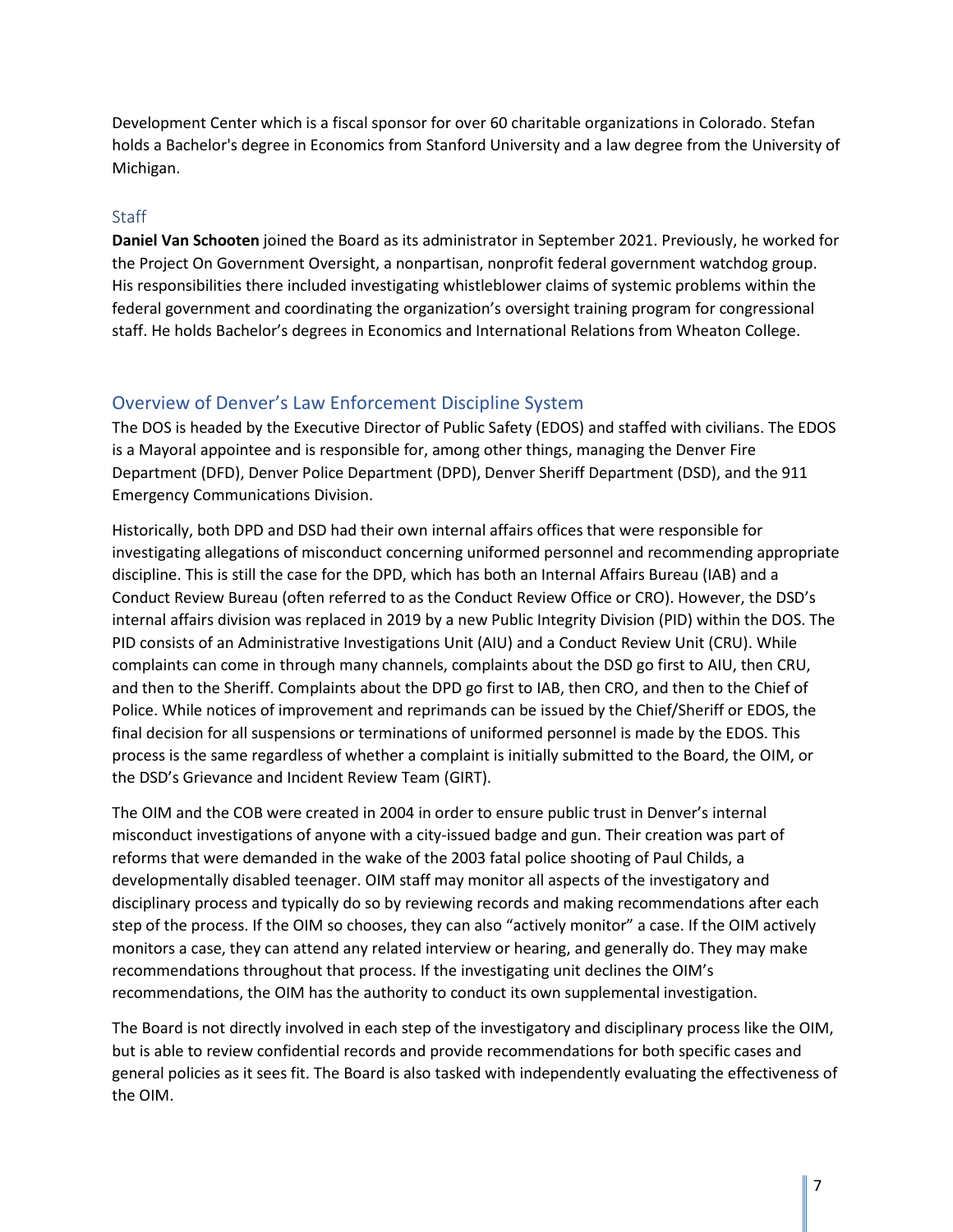## <span id="page-7-0"></span>Board Activities in 2021

#### <span id="page-7-1"></span>Board Meetings and Public Forums

In 2021, the Board held 23 regular meetings and 3 public forums. Due to the ongoing COVID-19 pandemic, all Board meetings and forums were held virtually.

The Board meets for regular working sessions at 10 a.m. on the first and third Fridays of each month. These meetings are open to the public, with the exception of executive sessions held to discuss ongoing investigations and other privileged matters. The Board works closely with the OIM to stay informed about noteworthy misconduct cases, and an OIM representative attends most Board meetings. At least once per quarter, the EDOS, the Sheriff, and the Chief of Police attend one of the Board's meetings. Any additional participation or guests are scheduled on an as-needed basis.

Ordinance requires the Board to hold at least three meetings each year to receive public comment. In 2021, public forums were held on April 14, September 14, and November 9. Channel 8 records these meetings for broadcast and maintains a publicly accessible archive of past forums.

#### <span id="page-7-2"></span>Conference Attendance

On December 12-16, 2021, Board members Stefan Stein and Karen Collier, along with Board Administrator Daniel Van Schooten, traveled to Tucson, Arizona, to attend the National Association for Civilian Oversight of Law Enforcement's (NACOLE's) annual conference. The conference provides an opportunity to connect with and learn from civilian oversight practitioners around the country. The conference featured two programming tracks with sessions focused on national best practices in civilian oversight, mental health, prison and jail oversight, strengthening oversight institutions, legal issues, and more.

#### <span id="page-7-3"></span>Operating Changes

#### Administrator

In the beginning of 2021, the Board successfully received approval and funding to convert their parttime, on-call administrative assistant position to a full-time program administrator, which was filled in September 2021.

The Board Administrator's job is to improve the effectiveness of the Board. This is primarily done in three ways: operational and administrative support, relationship management, and policy analysis. By fulfilling those responsibilities, the Administrator reduces the burden on volunteer Board members and maximizes their efficiency during their meetings.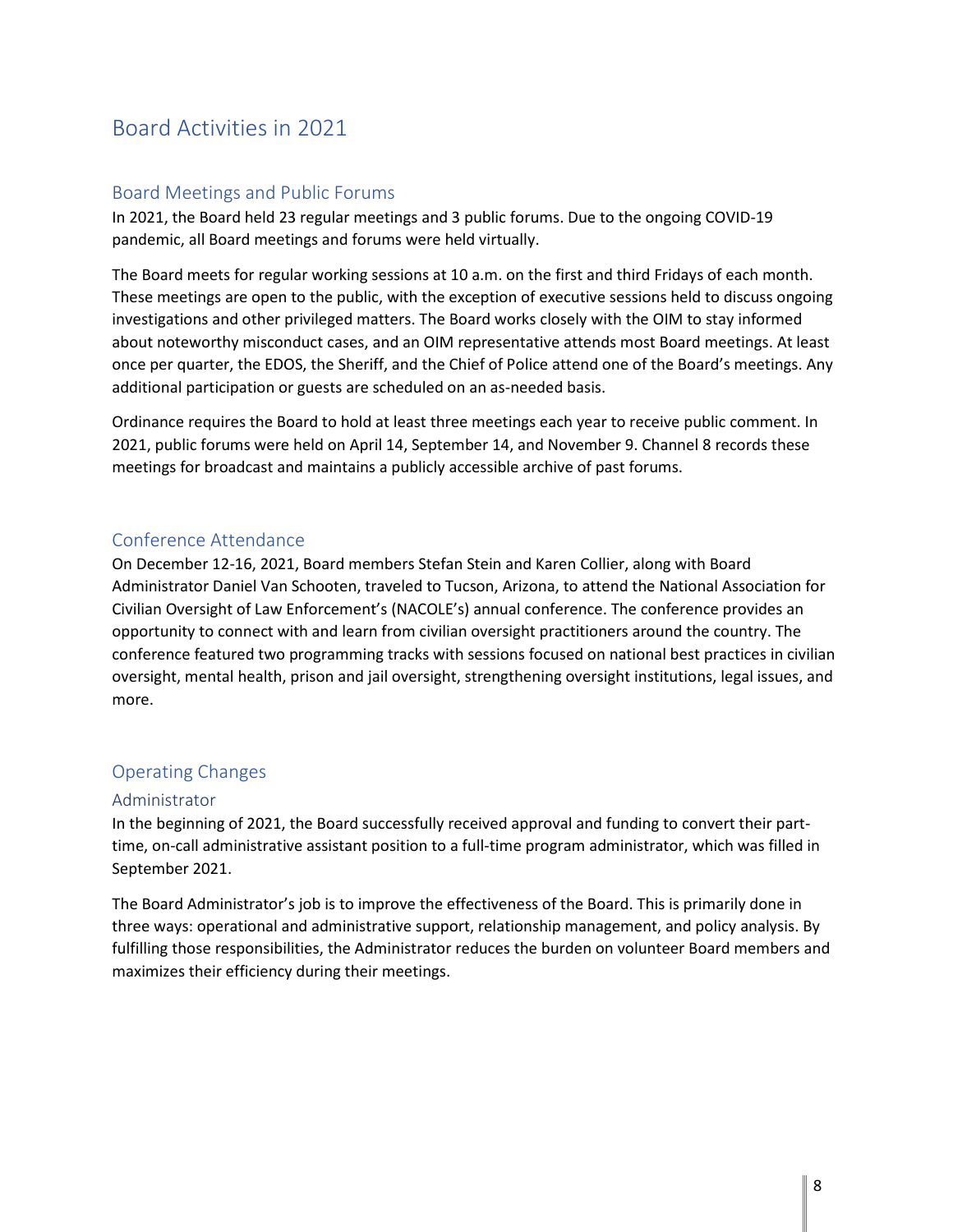#### 2022 Budget

In 2021, the Board requested and received a significant increase in its budget for 2022. Specifically, the Board's operations budget increased to \$47,090, more than double the previous year's budget.

The increase consists of three parts:

1. A permanent increase of \$62,100 to the Board's personnel budget. This was used to convert the pre-existing on-call administrative assistant position to a full-time administrator.



- 2. A permanent increase of \$18,360 to the Board's operations budget, increasing its capacity to hire legal or policy consultants as needed, conduct an annual board retreat, and improve its communications infrastructure. $^{1}$  $^{1}$  $^{1}$
- 3. A one-time increase of \$8,735 to create a variety of educational and promotional materials, including a video explaining Denver's accountability system for law enforcement.

#### Referred Question 2G and the Hiring of the Independent Monitor

On August 16, 2020, City Council unanimously voted to add Referred Question 2G to the November 2021 ballot. That question asked Denver residents if they were in favor of amending the City Charter in three ways:

- 1. Transfer the authority to appoint the head of the OIM from the Mayor to the COB;
- 2. Allow the OIM to hire independent legal counsel as needed; and
- 3. Convert OIM staff from at-will employees to Career Service employees, which would provide them with additional protections.

On November 2, 2021, 70.25% of Denver residents voted to approve Referred Question 2G. Since then, the Board worked with the City Attorney's Office and the existing Screening Committee to implement the process change without delaying the ongoing hiring process. (The OIM has operated without an Independent Monitor since January 4, 2021.) In mid-November the Board closed the job posting for Independent Monitor candidates and the Screening Committee began interviews in late December.<sup>2</sup>

The Board is optimistic that the other portions of Referred Question 2G will positively impact the oversight environment of the city.

<span id="page-8-0"></span> $1$  The original version of this report, issued 3/15/2022, incorrectly stated that the baseline operations budget was

<span id="page-8-1"></span>increased by \$27,090 and was corrected to \$18,360 on 6/3/2022.<br><sup>2</sup> Though this report covers the Board's work in 2021, it is noteworthy that on March 1, 2022, the Board announced that it declined to hire any of the three finalists selected by the Screening Committee and would continue the search for an Independent Monitor.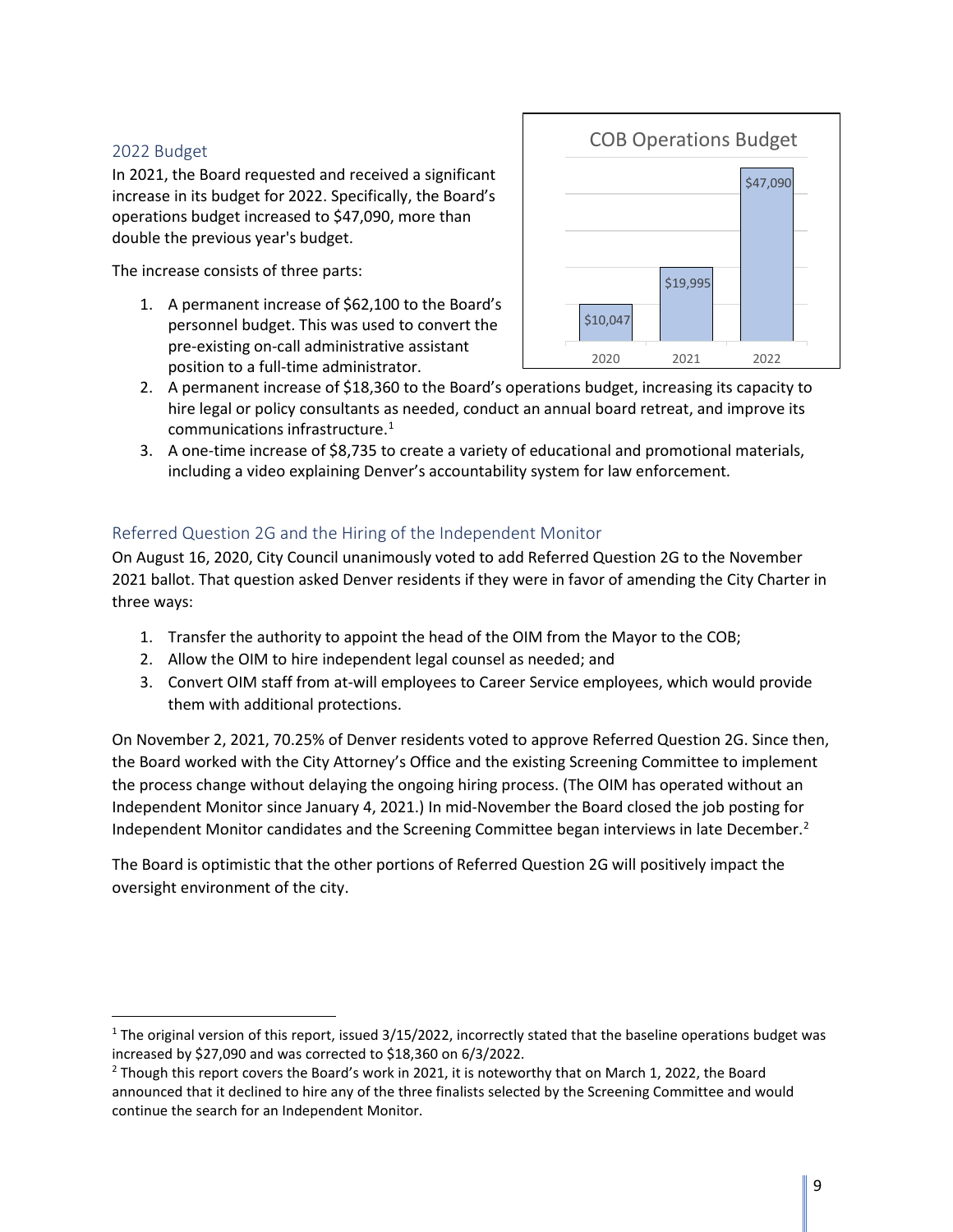#### <span id="page-9-0"></span>DOS Policy and Practice Changes

The Board was made aware of three formal policy changes in 2021, and several other changes that it anticipates will be formalized in 2022.

**On August 11,** EDOS Murphy Robinson issued a departmental directive requiring DSD personnel to notify not only the Sheriff, but also members of the DOS and the OIM, should a "significant event" occur. Such an event includes any on-duty or in-custody death or serious injury, any shooting involving a sworn DSD member, and the charging or investigation of a sworn DSD member for either a misdemeanor or felony in any jurisdiction.

**On October 25**, EDOS Robinson issued a departmental directive prohibiting the use of Orcutt Police Nunchaku (OPN) by members of the DPD and DSD. The directive states that the prohibition is due to instances where OPN caused injuries or broke while in use and that other options exist for the purposes of arrest control and pain compliance.

While no formal policy or practice change was implemented in 2021, the DOS told the Board in writing on **November 11** that it would provide a Garrity Advisement to any of its employees involved in an OIMled supplemental investigation. The Garrity Advisement is a process by which a public employee is informed that their statements in a specific setting will not be used against them in a court of law, but may be used against them in administrative proceedings. Should an employee refuse to respond to questioning after receiving a Garrity Advisement, they can be disciplined for their otherwise Constitutionally protected silence. While the government cannot compel speech, a public employer can. For public employees, the Garrity Advisement ensures that the government is, in that circumstance, acting solely as their employer.

Uncertainty about whether the DOS would provide a Garrity Advisement to the subjects of a supplemental investigation has been one factor that has historically deterred OIM from pursuing its own supplemental investigations. Formalizing the DOS's commitment to do so strengthens the OIM by unlocking another tool for it to ensure that misconduct investigations are thorough and complete.

**On November 23**, EDOS Robinson issued a departmental directive mandating that all misconduct investigations must be completed and findings must be made, even if the subject is no longer employed by the City. Employee resignations (or other forms of separation) will no longer halt investigations into their conduct, and no settlement agreement can prevent an investigation's completion.

**On December 5**, during a Board meeting and after years of OIM and Board engagement on the issue, the DOS directed AIU to begin tracking all complaints received by the PID in its IAPro database system by the end of December, and appears to have done so. Previously, only formal investigations were consistently recorded in IAPro, while other complaints were stored in spreadsheets.

**On December 28,** the Board was given direct access (via its Administrator) to the IAPro database used to track and manage complaints and misconduct investigations into uniformed members of the DSD. (The DPD has its own separate IAPro database to which the Board will seek direct access in 2022.)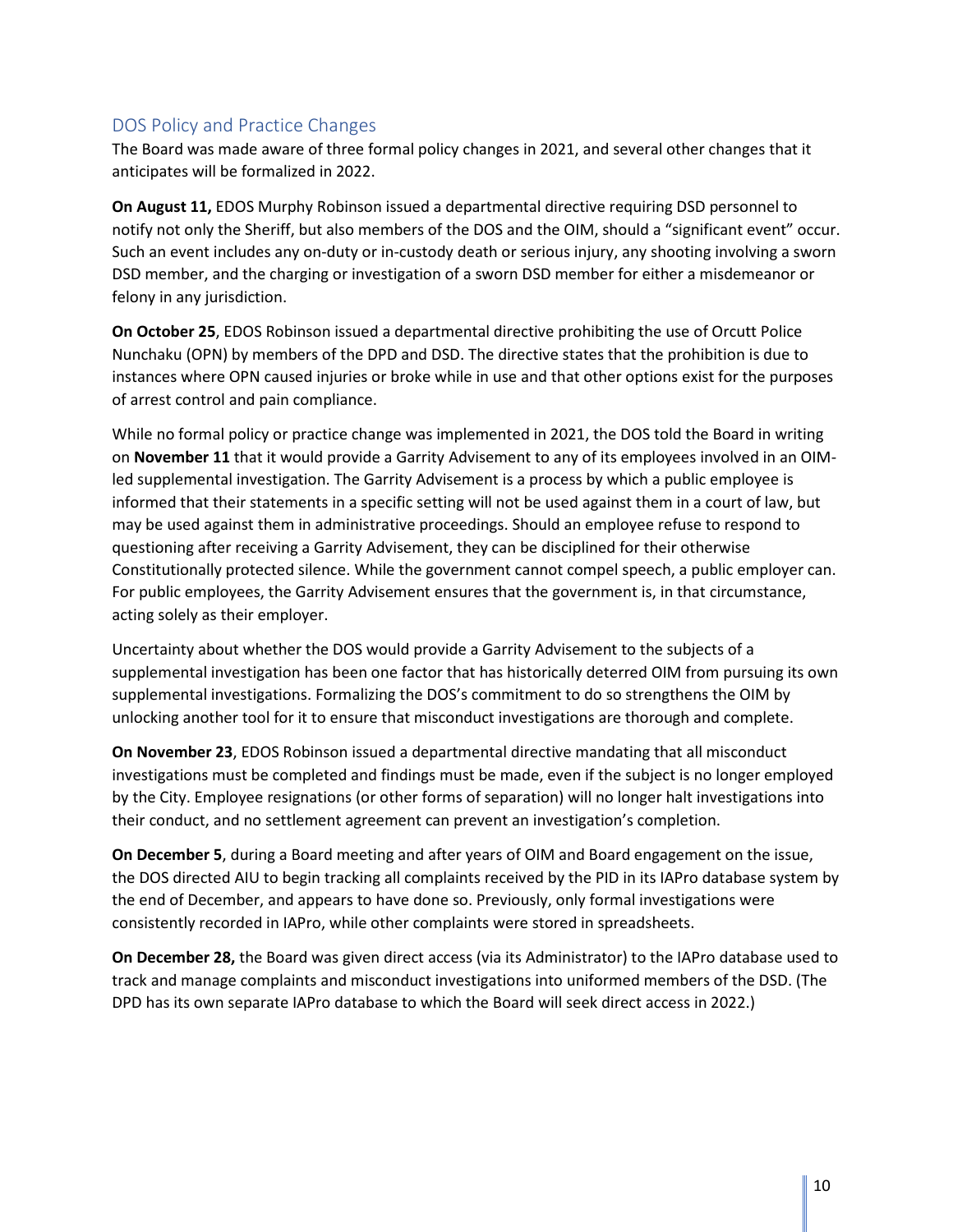## <span id="page-10-0"></span>Evaluation of OIM

 The COB uses a four-pronged approach to evaluating the OIM: 1) a series of quantitative workload and performance measures; 2) an anonymous survey of OIM staff; 3) feedback from Department of Public Safety leaders; and 4) an assessment from COB members on several specific OIM responsibilities.

Safety leaders; and 4) an assessment from COB members on several specific OIM responsibilities.<br>Senior Deputy Monitor Gregg Crittenden has served as interim Independent Monitor since January 4, 2021.

#### Workload and Performance Data

Complaints, investigations, and disciplinary recommendations provided to the OIM to review all decreased by 10-20% compared to 2020. This was due in part to the fact that fewer police contacts were made in 2021. With fewer contacts, there are fewer complaints and cases. The number of actively monitored cases also decreased for the second year in a row. The number of actively monitored cases can fluctuate based on a number of reasons, including the number of complaints filed, the type of allegations made, and OIM staff capacity.

The OIM provides more details about each critical incident (officer involved shootings and deaths during law enforcement contact) in their annual and semi-annual reports.

 in 2021, they remain at approximately one-third of pre-pandemic levels. Mediations remained near the low levels of 2020, reflecting the ongoing impact of COVID. Similarly, while the OIM's outreach events to both law enforcement officers and the community increased slightly

| 2021 Workload Data                       | <b>Police</b> | <b>Sheriff</b> | <b>2021 Total</b> | 2020           | 2019 | 2018 |
|------------------------------------------|---------------|----------------|-------------------|----------------|------|------|
| <b>Complaint Monitoring Workload</b>     |               |                |                   |                |      |      |
| Citizen-Internal Misconduct Complaints   | 351           | 237            | 588               | 724            | 689  | 878  |
| <b>Investigations Reviewed</b>           | 397           | 230            | 627               | 716            | 848  | 994  |
| <b>Actively Monitored Investigations</b> | 23            | 35             | 58                | 110            | 179  | 162  |
| <b>Disciplinary Cases Reviewed</b>       | 110           | 107            | 217               | 245            | 283  | 274  |
| <b>Completed Mediations</b>              | 17            | 0              | 17                | 18             | 38   | 37   |
|                                          |               |                |                   |                |      |      |
| <b>Critical Incidents Monitored</b>      |               |                |                   |                |      |      |
| Officer-Involved Shootings               | 7             | 0              | 7                 | 11             | 10   | 14   |
| In-Custody Deaths                        | 1             | 9              | 10                | $\overline{2}$ | 10   | 4    |

#### Table 1: OIM Workload Measures, 2018 – 2021

 *often labeled as service complaints—are not counted as complaints of misconduct in this table. Another Note: In some years, the number of investigations reviewed is higher than the number of complaints recorded. One reason for this is that cases which are not linked to a specific law enforcement officer reason is that an investigation can be reviewed in the calendar year after the complaint was recorded.*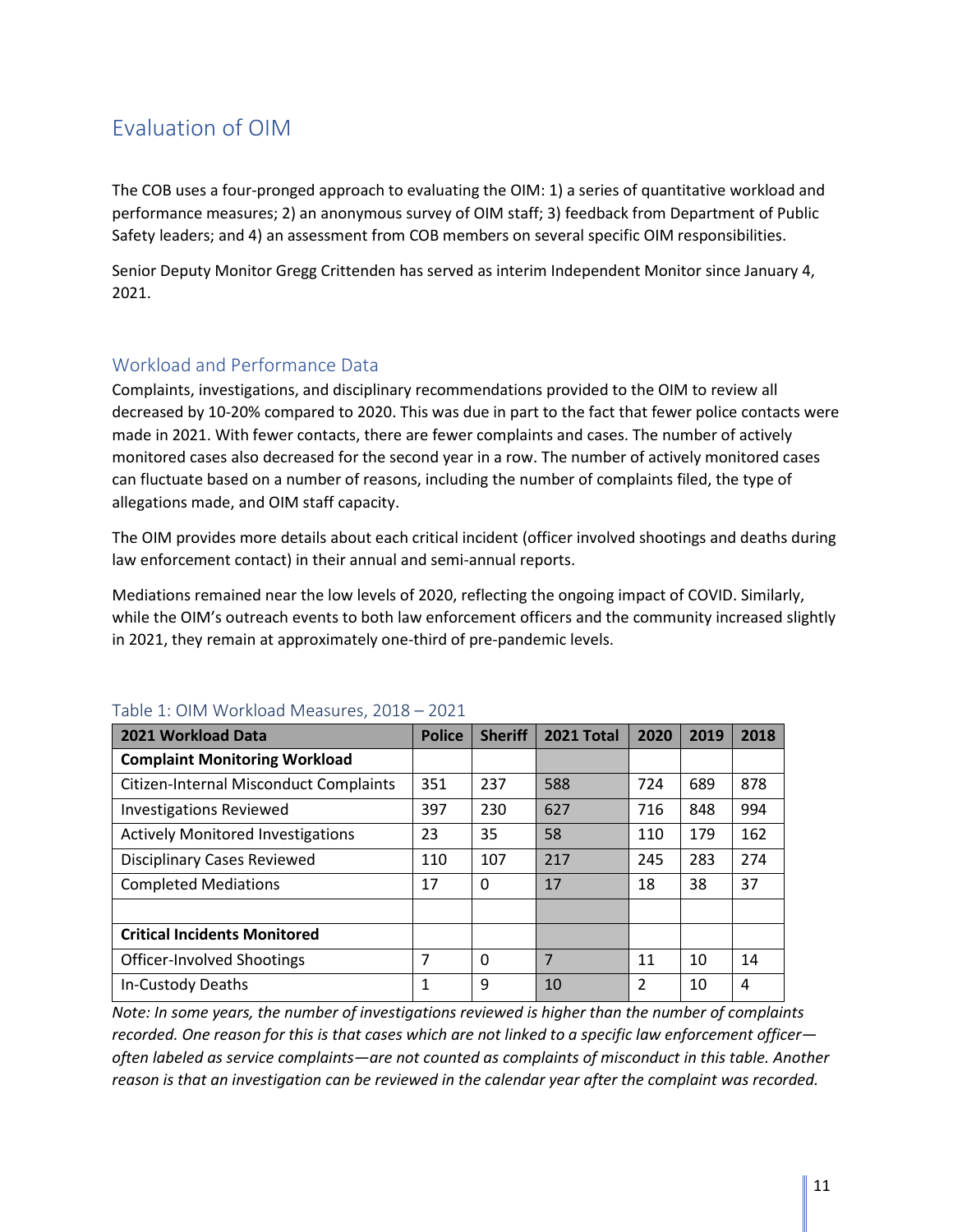#### <span id="page-11-0"></span>Table 2: OIM Performance Measures, 2018 – 2021

| <b>Performance Indicator Category</b>                                                                                              | 2021 | 2020 | 2019  | 2018 |
|------------------------------------------------------------------------------------------------------------------------------------|------|------|-------|------|
| 1. Percentage of DPD IAB Investigations (full formal                                                                               | 96%  | 97%  | 100%* | 100% |
| investigations and declines) reviewed by OIM prior to case                                                                         |      |      |       |      |
| closure.                                                                                                                           |      |      |       |      |
| 2. Percentage of DPD disciplinary decisions of IAB cases<br>reviewed by the OIM prior to case closure.                             | 93%  | 95%  | 91%   | 96%  |
| 3. Number of community outreach events held/attended<br>by the OIM in a calendar year.                                             | 65   | 62   | 182   | 173  |
| 4. Number of officer/deputy outreach events<br>held/attended by the OIM in a calendar year.                                        | 26   | 19   | 78    | 91   |
| 5. Number of complaint/commendation form distribution<br>sites.                                                                    | 80   | 80   | 80    | 72   |
| 6. Percentage of community complaints referred to DPD<br>IAB within three business days (for complaints filed<br>through the OIM). | 99%  | 95%  | 97%   | 98%  |
| 7. Percentage of DPD citizen complaints mediated.                                                                                  | 7%   | 4%   | 9%    | 9%   |

\* The OIM did not review one IAB investigation prior to case closure in 2019.

 *Note: Special circumstances sometimes apply to cases, and the fact that the first two categories are not at 100% does not mean that the OIM was completely uninvolved or unaware of the rest of the cases. Often, the OIM will have reviewed or been involved in portions of those cases before the cases change into something outside the scope of the OIM's responsibilities. Additionally, performance data related to related to DSD cases in subsequent reports. DSD cases have historically been excluded from this evaluation. The Board will include performance data* 

#### OIM Staff Survey

 performance and the performance of the office as a whole. All staff participated in the survey, and The COB asked the OIM staff to give their perceptions of the interim Independent Monitor's responses were generally very positive. Questions were scored on a 1 – 5 scale, and all questions received an average score between 4.27 and 4.91. The full list of survey questions and their average scores is included below.

| <b>Survey Questions</b>                                                                                                                                         | <b>Average Score</b> |
|-----------------------------------------------------------------------------------------------------------------------------------------------------------------|----------------------|
| 1. I believe the OIM is viable and doing important work.                                                                                                        | 4.91                 |
| 2. I am able to see how my own responsibilities and efforts-directly or<br>indirectly—support the vision and contribute to achieving the mission of the<br>OIM. | 4.91                 |
| 3. I am clear about the vision and the overall strategy for accomplishing the<br>mission of the OIM.                                                            | 4.73                 |
| 4. I am sufficiently confident in my knowledge of my job to effectively execute<br>assignments and carry out responsibilities.                                  | 4.82                 |

#### Table 3: OIM Staff Survey Results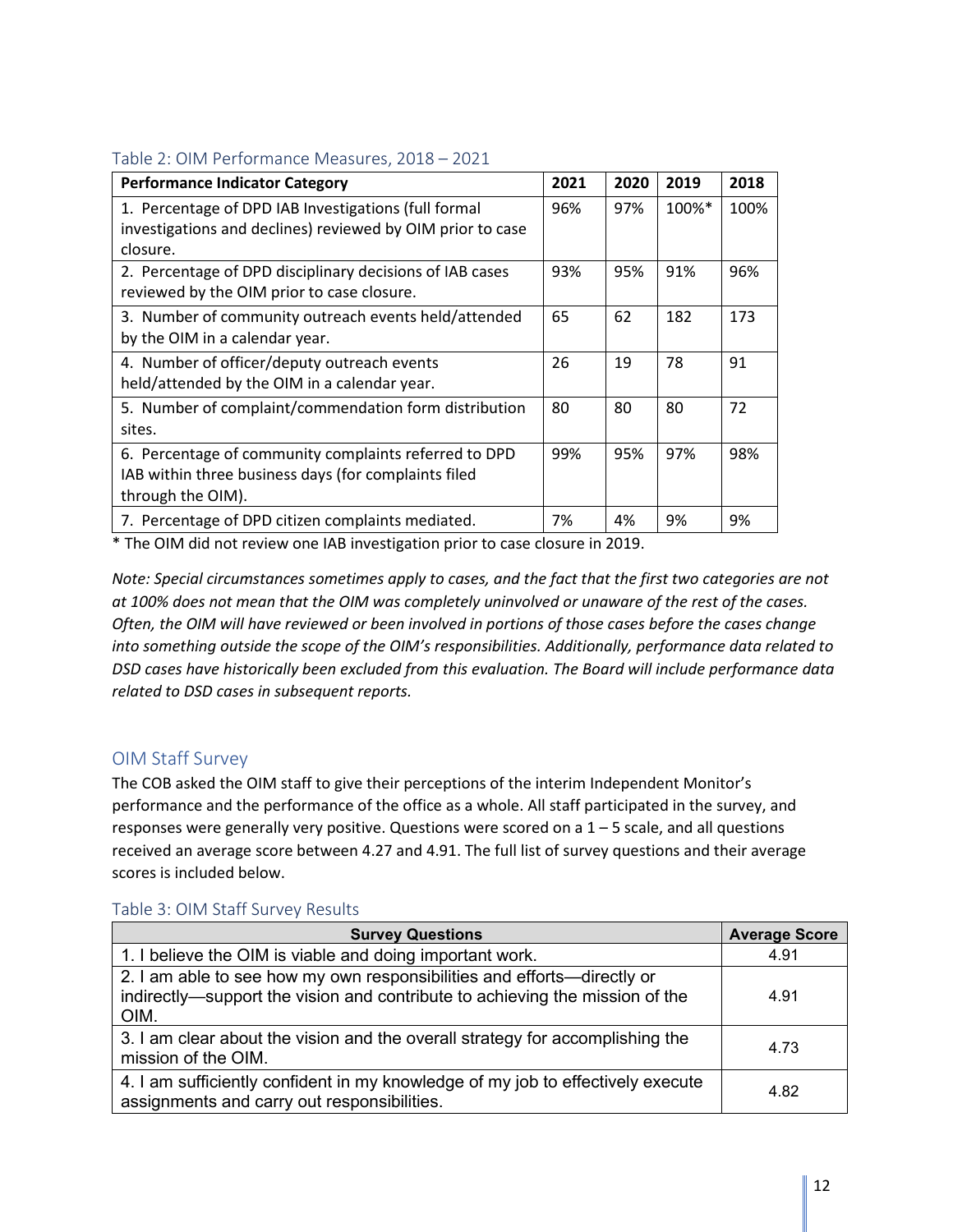<span id="page-12-0"></span>

| 5. The OIM provides appropriate and necessary training for me to be<br>successful.                                                                                                                              | 4.36 |
|-----------------------------------------------------------------------------------------------------------------------------------------------------------------------------------------------------------------|------|
| 6. Expectations for my performance are adjusted appropriately as changes<br>occur within the OIM or externally.                                                                                                 | 4.64 |
| 7. The Independent Monitor (or interim) is fair and balanced in holding all staff<br>accountable for productive and positive functioning of the Office.                                                         | 4.55 |
| 8. The Independent Monitor (or interim) models a high standard of<br>performance for the OIM.                                                                                                                   | 4.73 |
| 9. I receive fair, clear and timely feedback about my performance.                                                                                                                                              | 4.45 |
| 10. The Independent Monitor communicates clear expectations for productive<br>and positive functioning of the OIM.                                                                                              | 4.45 |
| 11. The OIM has well established processes for dealing with community<br>members.                                                                                                                               | 4.73 |
| 12. The Independent Monitor (or interim) encourages collaborative working<br>relationships with stakeholders in the Safety Department.                                                                          | 4.27 |
| 13. Communication mechanisms in the OIM are effective in helping me and<br>others understand how we are meeting the overall goals of the organization<br>and in keeping us advised on significant developments. | 4.55 |
| 14. I receive assistance with my work when I need and request it.                                                                                                                                               | 4.91 |
| 15. There are processes in place that allow staff to provide input on how to<br>improve the performance of the OIM.                                                                                             | 4.45 |
| 16. I experience authentic receptivity to my input; my ideas/concerns are<br>welcome, and as possible, acted upon.                                                                                              | 4.64 |
| 17. I experience positive work relationships across the OIM organization.                                                                                                                                       | 4.64 |
| 18. Morale in the Office of the Independent Monitor is generally high.                                                                                                                                          | 4.36 |
| 19. There is a high level of trust within and across the OIM organization.                                                                                                                                      | 4.45 |

#### Public Safety Feedback

 on the OIM's performance in 2021. Interim EDOS Armando Saldate III provided feedback. He praised the The Board provided the Sheriff, Chief of Police, and EDOS with the opportunity to share their feedback interim Independent Monitor's collaborative approach, which "has absolutely brought about a better understanding of one another's perspectives, as well as, resulted in meaningful change."

#### Board Assessment

 Board members were asked to evaluate the Interim Independent Monitor's performance ten key areas. The following entries reflect the consensus of the Board.

#### **1. Communication with the COB**:

 briefings, or meetings, and provides updates on emerging issues, helping the Board avoid Given the complexity, size, and scope of the issues the OIM oversees, the interim Independent Monitor does an excellent job of keeping the Board apprised of significant incidents, investigations, and disciplinary issues. The OIM promptly responds to Board requests for data, surprises and understand the context of the OIM's work.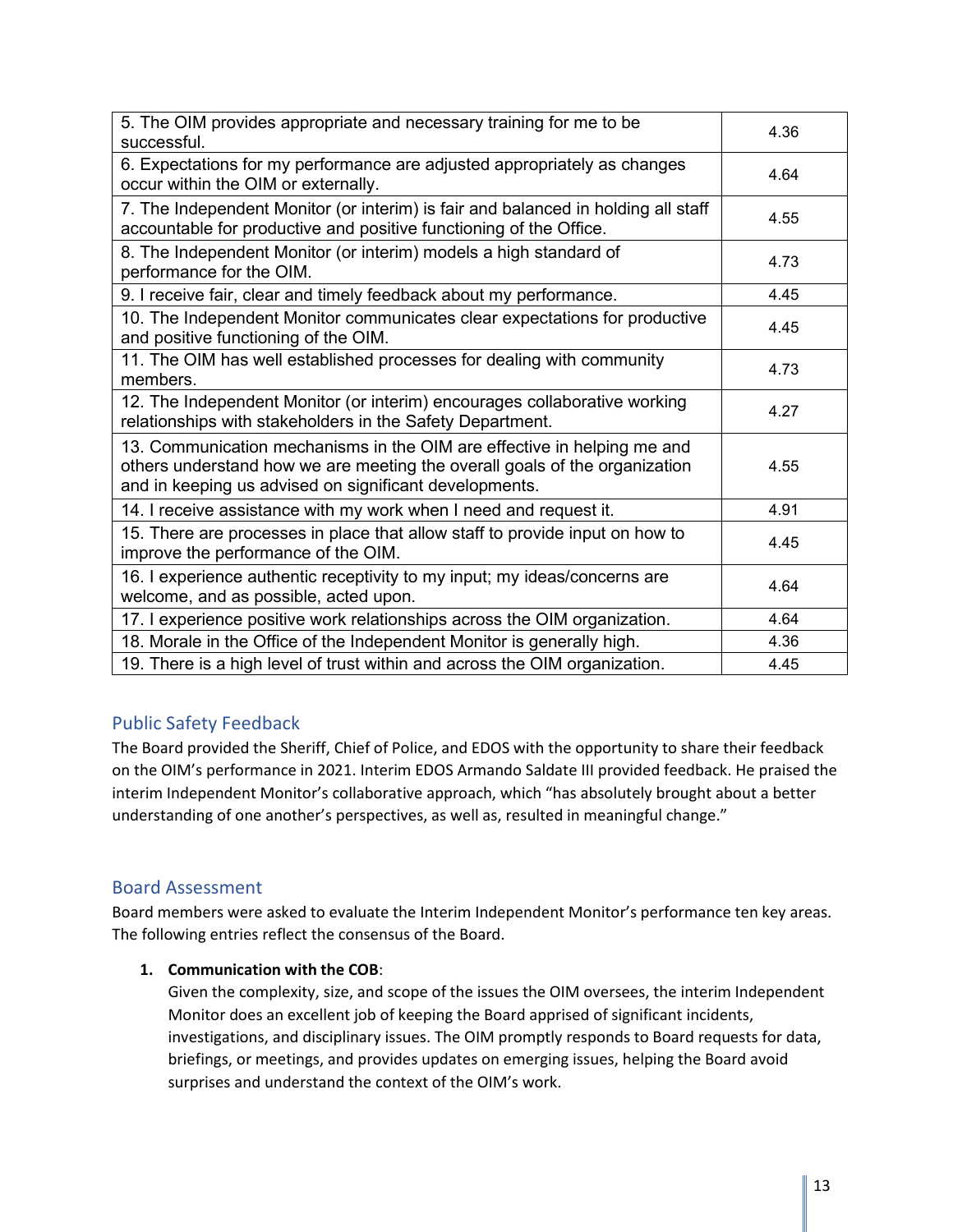#### **2. Monitoring of Investigations**:

The OIM provides thorough and well executed oversight of misconduct investigations, providing recommendations for additional work when appropriate. As highlighted above in Table 1, the number of complaints decreased this year. Even so, the burden on OIM staff increased, given several vacant positions. The OIM continues to manage a heavy investigation workload with success. The continued lack of codified operating policies for the PID has also continued to complicate the OIM's work in this area.

#### **3. Monitoring of Discipline:**

The OIM is willing to make recommendations that differ from those of the DPD, DSD, or DOS. They also do a commendable job in keeping the threads of conversation, information and stakeholders organized. This allows them to follow up and ensure, where possible, that appropriate actions are taken.

#### **4. Monitoring Critical Incidents:**

An OIM staff member is always on call to respond to critical incidents, and once notified, the office responds appropriately. Unfortunately, the OIM was not always immediately notified of critical incidents in 2021. After one such incident related to the DSD, the EDOS issued a directive in August clarifying the notification process for DSD employees. The Board hopes that this will allow the OIM to have the information it needs to promptly monitor all critical incidents.

#### **5. Production of Reports:**

The OIM has published its annual and semi-annual reports as required, but there is probably a greater opportunity to engage the public in the work and results of investigations. As the Board itself knows, there can never be too much community engagement and communication. The Board also recognizes it is always a fine line to walk when communicating about ongoing investigations to the public.

#### **6. Production of Policy, Practice, and Training Recommendations:**

In addition to recommendations in its published reports, the OIM regularly makes policy, practice, and training recommendations directly to the DPD, DSD, and DOS. The office has, for example, invested a significant amount of time in working with DOS to create appropriate policies for the PID.

#### **7. Outreach to complaint process stakeholders:**

As one might expect, outreach events have suffered during the COVID-19 pandemic. Even so, outreach efforts have continued, and the OIM is actively working to translate their complaint and commendation form into more languages as well as make it easily available to people in DSD custody.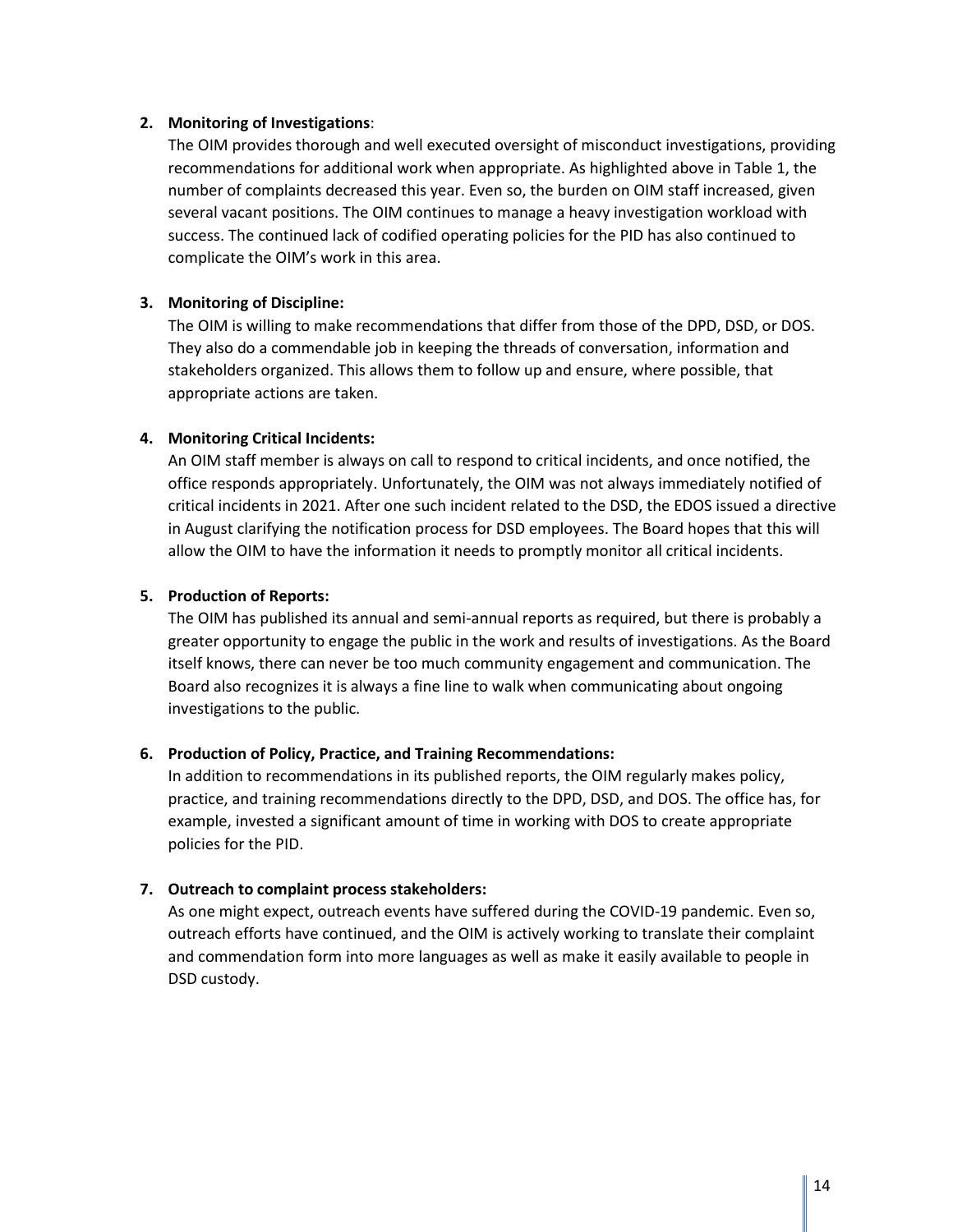#### **8. Oversee Mediation program:**

The OIM maintained a small but productive mediation program in 2021. While community participant satisfaction dropped in 2021, the OIM has committed to working with the contracted mediators to address any identifiable issues. The Board hopes to see the program return to its pre-pandemic scale soon.

#### **9. Management of OIM:**

Despite increased workload and staffing shortages, the OIM continues to function as a team and have a real impact on the city. The office is well managed and organized, even in this challenging pandemic environment. Uncertainty can arise when any organization lacks a long-term leader. The COB is working diligently to appoint a new independent monitor once the right candidate is found.

#### **10. Overall:**

The Board is both thankful for the work of the OIM in what continues to be a challenging time, and particularly grateful to Gregg Crittenden for stepping in as the interim Independent Monitor for a much longer period of time than originally planned. His work and that of the whole OIM is painstaking, comprehensive, and important for the city. The staff are resilient and take on the burdens of public safety oversight and reform with aplomb.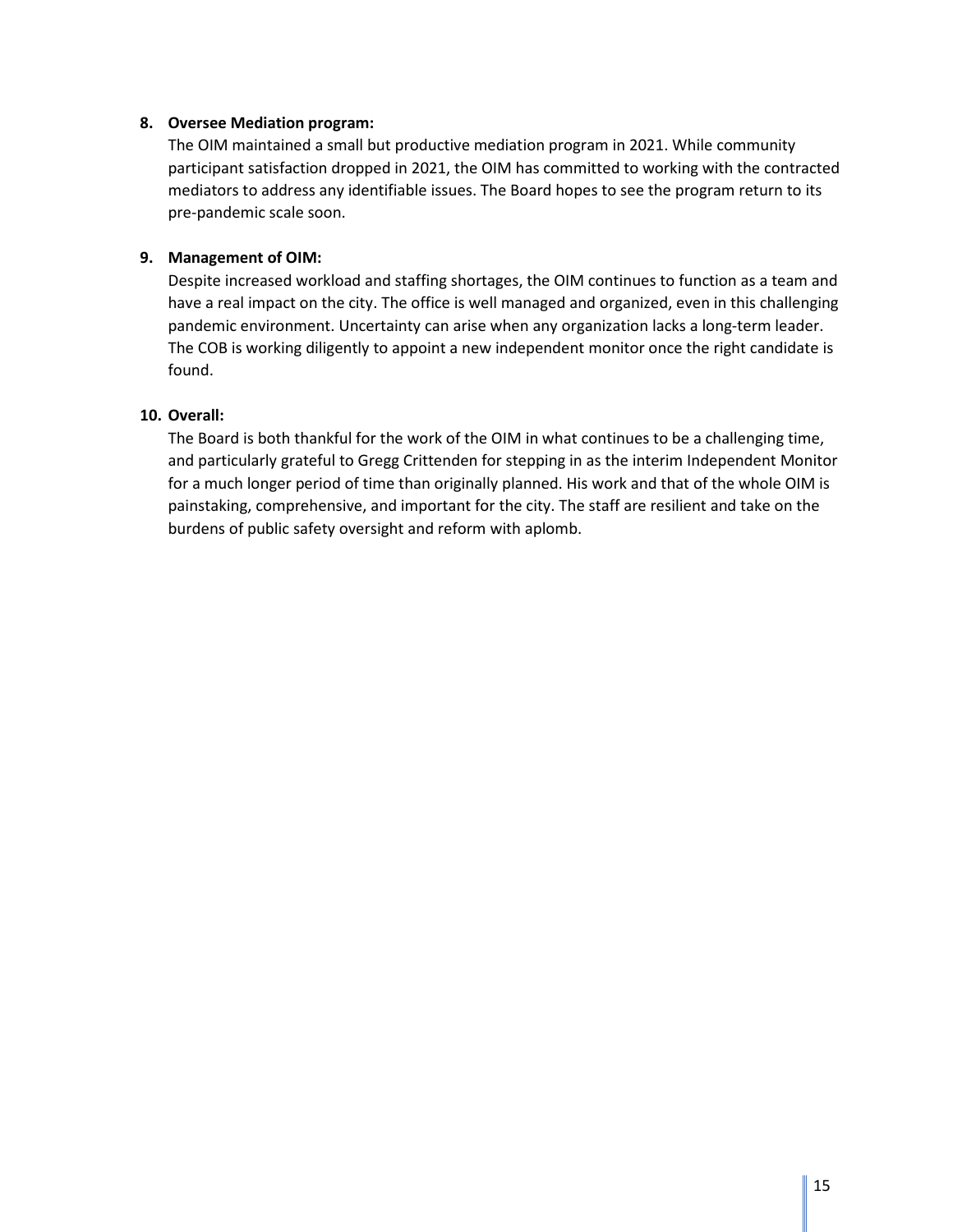## <span id="page-15-0"></span>Assessment of DOS Disciplinary Processes

#### <span id="page-15-1"></span>Community Concerns

While the Board is legally required to maintain the confidentiality of formal misconduct complaints, community members sometimes share their concerns in public settings. This section summarizes notable concerns and complaints that members of the community have publicly shared with the Board.

#### **DSD Food Service**

During our public forum on September 14, several attendees complained about the unacceptably low quality of food provided by the DSD's contractor, Aramark. An internal review validated many of the concerns which had been shared. Sheriff Diggins stated that the issues were primarily caused by several equipment breakdowns, which he said have since been resolved.

As part of the Board's follow up, it requested and received several documents related to food service, including the relevant DSD policy and monthly reports on the subject that go to the Sheriff. The Board will continue monitoring DSD food service in 2022.

#### **DSD Living Conditions and Medical Treatment**

During the Board's November 5 meeting with Sheriff Diggins and his Chief of Mental Health Services, Dr. Nikki Johnson, a community member shared several complaints about a recent experience of a family member at the Downtown Detention Center (DDC). The complaints can largely be broken into four allegations:

- 1. An inmate was unable to acquire corrective lenses for his impaired vision, despite family bringing such lenses to DDC;
- 2. The same inmate, who was on several prescription medications to treat mental illness and opioid dependency, was denied his medications for four days, leading to withdrawal symptoms that included significant constipation and rectal bleeding, and which were never adequately treated;
- 3. The inmate was not provided with an alternate change of clothes and was forced to wear bloodstained underwear and pants for nearly a week; and
- 4. Approximately two weeks after being incarcerated, the medical provider from Denver Health and Hospital Authority (DHHA) performed a rapid taper of one of the inmate's mental health medications. This provider not only failed to consult with the inmate's external provider about the reasons for the prescription or its effectiveness, but refused to do so and was rude when asked.

As a result of this public sharing, Sheriff Diggins promised to ensure that the grievances received a full investigation and directed any complaints about medical care to DHHA, a public entity run by the state which contracts with DSD to provide healthcare to inmates. On December 17, the Board met with representatives from DHHA and discussed the hospital's treatment policies for inmates. The representatives were unwilling to discuss the specifics of the community member's complaints, and declined to share the hospital's treatment policies. They did state that as a rule, some classes of medications are not provided to incarcerated individuals given their potential for abuse; therefore, the inmate was tapered off of his prescribed medication without consultation with his outside physician.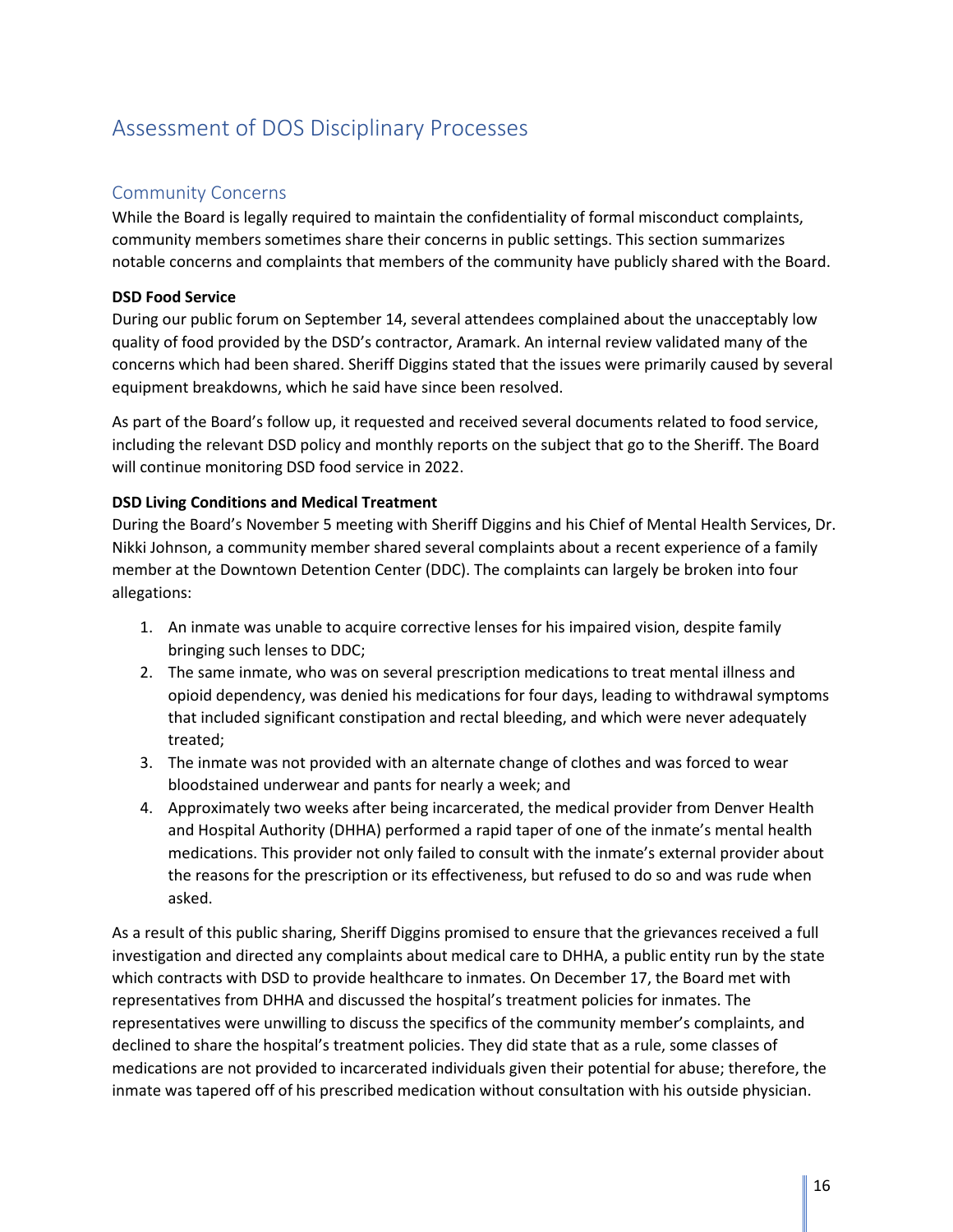#### **DPD's Protest Cases**

During the September 14 public forum, the Board asked EDOS Murphy Robinson for data on the outcome of misconduct cases related to the George Floyd protests in the summer of 2020. The DOS provided the Board with the data in late September, which the Board then shared with the community. Of 125 discipline cases, 83 were declined, 15 were ongoing, and 21 had been completed without formal discipline. Only four completed cases resulted in formal discipline, and an additional two officers resigned prior to the case being completed.

In response, multiple members of the community expressed disappointment with the fact that the only discipline for police officers had been two reprimands and two suspensions. Community concerns (which the Board share) about the slow pace of these investigations and the small number of sustained misconduct cases have undermined the trust placed in the misconduct review process. The community's trust has been further strained in 2021 by one large monetary settlement and the concerning allegations made in several additional lawsuits related to the conduct of DPD officers during the protests.

#### **DOS's Street Enforcement Team**

Throughout the last quarter of 2021, the Board heard numerous concerns from community members about the establishment of the Street Enforcement Team, a small team of civilians employed by the DOS and empowered to issue citations as necessary for certain minor offenses. In response, the Board requested and received multiple updates on the team from the DOS. Per those updates, the team was formed, trained, and began outreach operations in 2021, but did not begin enforcement activities in 2021. Concerns shared with the Board may stem from a distrust of the DOS, assumptions about the team's priorities and methods, and a lack of clarity about the team and its relationship to other government entities interacting with individuals experiencing homelessness.

#### <span id="page-16-0"></span>Board Concerns

#### **OIM Access and Notification**

Over the course of 2021, the Board became aware of several serious issues involving OIM's access to records. Three specific issues are worth highlighting:

- 1. Critical Incident Notification
- 2. Direct access to body worn camera footage
- 3. Direct access to complaints of DSD misconduct

The first issue was addressed through policy on August 11, 2021, after an incident where the OIM was not notified of the death of an inmate for several days. The Board will monitor the DSD's adherence to this policy.<sup>[2](#page-16-1)</sup>

The second issue was brought to the Board's attention in the OIM's December 2020 report on DPD's response to the George Floyd protests. In that report, the OIM detailed how it was completely reliant on DPD staff to determine the footage that was deemed relevant to the OIM's work. That report also detailed how the DPD did not initially provide all the relevant footage the OIM asked for. Without direct access to the footage stored on evidence.com, the OIM cannot fully carry out its mission of ensuring

<span id="page-16-1"></span><sup>&</sup>lt;sup>2</sup> An incident in early 2022 revealed that this issue was not fully resolved in 2021.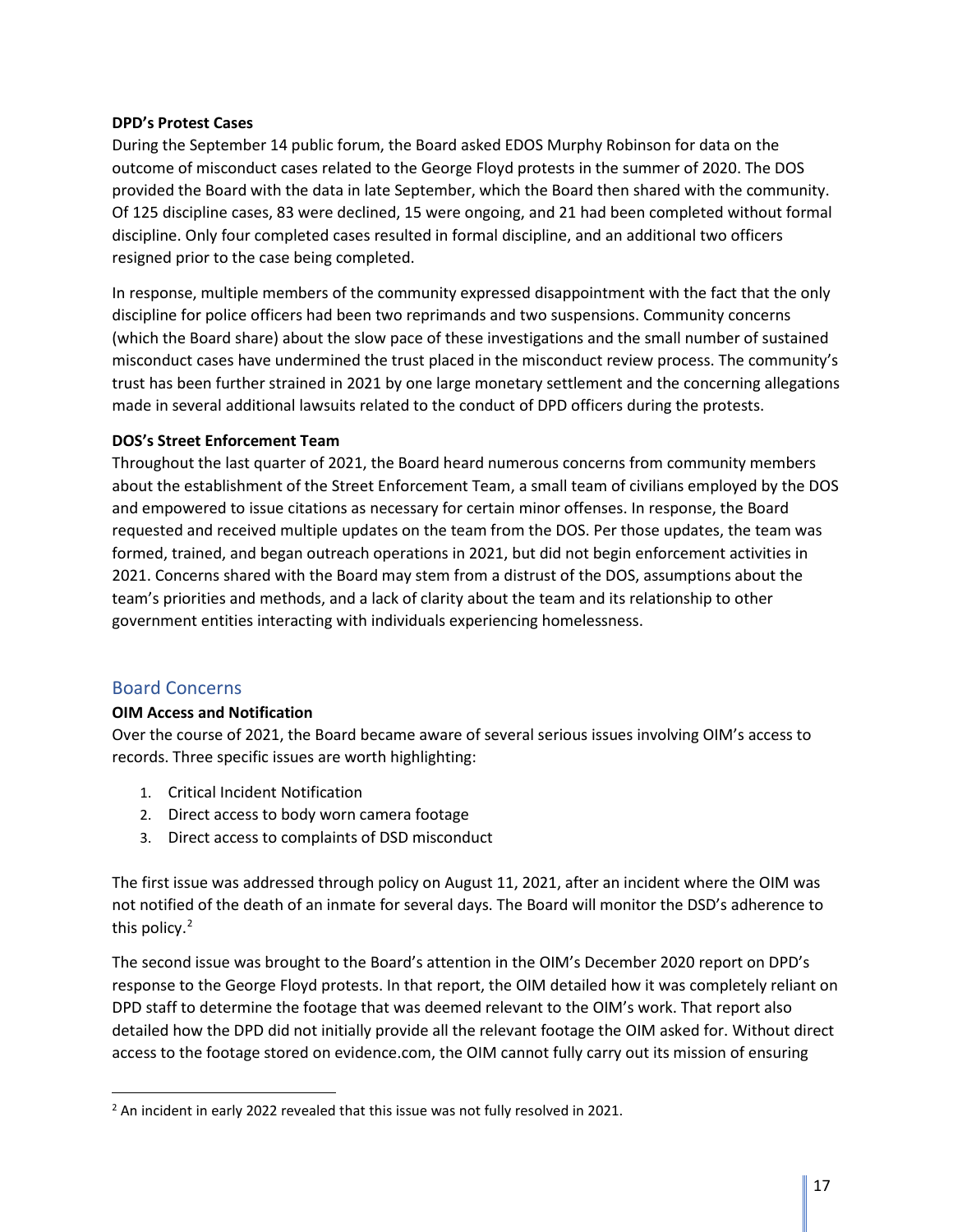that investigations of misconduct are thorough and complete. The DPD has cited legal challenges to giving the OIM unlimited access to the database, as special types of evidence may have specific legal restrictions on who can access them. While the OIM was given an account for that database in 2021, they can still only access files specifically shared with them, keeping them dependent on the investigating unit's judgement of which files are relevant to a case.

The third issue was brought to the Board's attention midway through 2021 and relates to the triage process for complaints against DSD's uniformed personnel. These complaints are handled by the DOS's PID, and more specifically their Administrative Investigations Unit (AIU). Misconduct investigations are tracked in a database called IAPro to which OIM has direct access, but AIU was managing their complaint intake with ad hoc spreadsheets, a process that inhibits both oversight and effective data analysis. In the final weeks of 2021, AIU resolved this issue by beginning to enter all complaint data into the IAPro database, although a formal policy requiring them to do so has not yet been implemented.

#### **PID Policies**

The PID was created in early 2019 in order to conduct misconduct investigations of DSD uniformed personnel. The Board was part of the Executive Advisory Board created in January 2019 by the DOS to help craft the PID's operating policies, and although much progress was made, no such policies have been implemented after the group disbanded in January 2020.

In August 2021, the DOS provided the Board with another opportunity to provide feedback on draft operating policies for PID. The Board engaged in several productive dialogues with the DOS about the policies over the rest of the year. Some issues have been addressed in practice, but the lack of official policies remains an ongoing concern for the Board.

#### **Staffing**

The DSD was understaffed in 2021, ending the year with just 67% of the deputies it is authorized to employ. This was the subject of numerous news articles and an open letter from a deputies' union in July. Mandatory overtime has been a regular occurrence and has led to numerous negative consequences, including: increased financial costs for taxpayers, decreased employee morale, increased performance and disciplinary issues, and increased complaints from inmates who have faced more restrictive conditions due to the deputy shortage.

Over 100 officers left the DPD in 2021 and academy classes have had difficulty recruiting new candidates to replace them. This has left the DPD with approximately 90% of the officers it is authorized to employ. Seasonal surges in COVID-19, especially one at the end of the year, have had significant additional adverse impacts on staff availability and response times.

#### **Inmate Medical Care**

The DSD contracts with the DHHA—a state-run public entity—to provide all medical treatment at DSD facilities. All inmate complaints about medical care are forwarded to DHHA to handle as it sees fit. DHHA is not transparent about how this process works and does not publish its treatment policies or the outcomes of internal investigations, effectively making it impossible for any outside entity to know whether an employee's conduct violated their policies.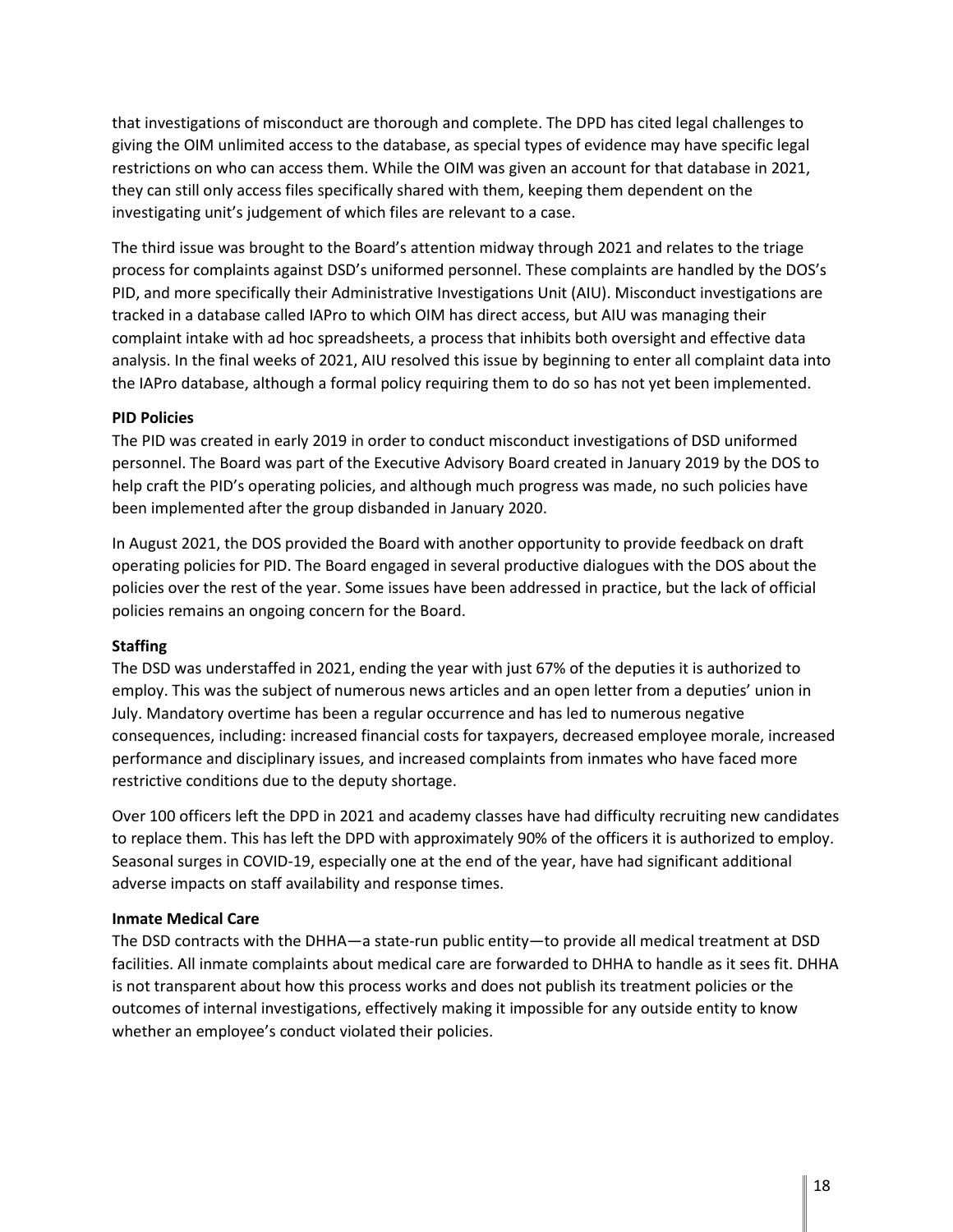### <span id="page-18-0"></span>Recommendations

City ordinance requires and empowers the Board to make and publish recommendations for how Denver's public safety departments can both improve their relationship with the public and improve their policies or rules related to the hiring, training, or complaint processes. Our recommendations are as follows:

- 1. The Board recommends the DOS promptly implement formal operating policies for its PID, which has been without formal guidance since its creation in 2019. Once implemented, the DOS should regularly review compliance with those policies and continuously improve them as appropriate.
- 2. The Board recommends DOS work with its constituent departments and the managers of evidence.com to provide the OIM direct access to the vast majority of evidence in that database, while appropriately precluding access to such information that the OIM is prohibited from accessing under state law.
- 3. The Board recommends the DOS create an official working group for each public safety department and those groups should be tasked with identifying each department's specific causes for staff turnover and making recommendations in 2022 for how to increase employee morale, quality of life, and retention.
- 4. The Board recommends the DPD prioritize completion of all outstanding complaints related to police conduct during the George Floyd protests. Once all complaints have been resolved, summary data about case outcomes should be proactively shared with the community.
- 5. The Board recommends the DSD leverage any available contract negotiation opportunity with DHHA to require increased transparency in the areas of treatment policies, data and records keeping, and disciplinary actions.
- 6. The Board recommends the DSD leverage any available contract negotiation opportunity to ensure that DHHA's medical treatment plans take into account the dangers of physical or mental destabilization and the potential for such destabilization to result in the recidivism and overdose of inmates who are released as well as potentially injurious or even fatal use of force against inmates who remain incarcerated.
- 7. The Board recommends the DSD leverage any available contract negotiation opportunity to ensure that DHHA providers consult with outside providers when making significant changes to existing treatment plans. Specifically, should a DHHA provider decide to modify an existing prescription or treatment plan in a non-emergency situation, they should honor an inmate's request to first make every reasonable effort to consult with the inmate's outside provider about the potential impact of those modifications.